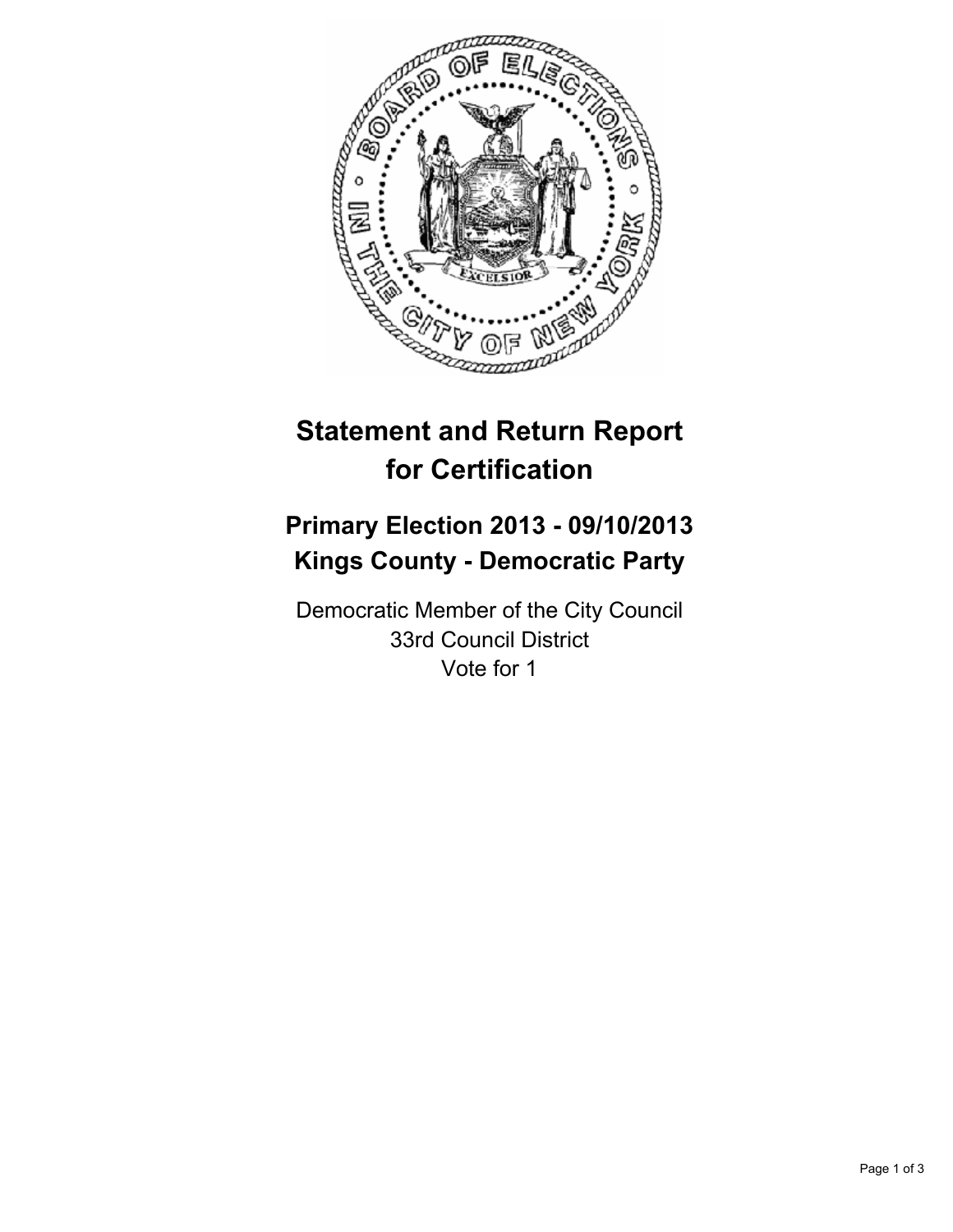

#### **Assembly District 50**

| 143      |
|----------|
| 214      |
| 0        |
| $\Omega$ |
| 136      |
| 7,551    |
| 2,310    |
|          |
|          |
|          |
|          |
|          |
| 9,866    |
|          |

#### **Assembly District 52**

| <b>EMERGENCY</b>             | 971   |
|------------------------------|-------|
| ABSENTEE/MILITARY            | 279   |
| <b>FEDERAL</b>               | 0     |
| SPECIAL PRESIDENTIAL         | 0     |
| <b>AFFIDAVIT</b>             | 145   |
| STEPHEN T. LEVIN             | 5,524 |
| STEPHEN E. PIERSON           | 2,364 |
| MARTY LENTE (WRITE-IN)       |       |
| MICHAEL BLOOMBERG (WRITE-IN) |       |
| <b>Total Votes</b>           | 7,890 |
|                              |       |

### **Assembly District 53**

| <b>EMERGENCY</b>     | 0        |
|----------------------|----------|
| ABSENTEE/MILITARY    | 8        |
| <b>FEDERAL</b>       | 0        |
| SPECIAL PRESIDENTIAL | $\Omega$ |
| <b>AFFIDAVIT</b>     |          |
| STEPHEN T. LEVIN     | 246      |
| STEPHEN E. PIERSON   | 55       |
| <b>Total Votes</b>   | 301      |

## **Assembly District 57**

| <b>EMERGENCY</b>       | 4        |
|------------------------|----------|
| ABSENTEE/MILITARY      | 5        |
| <b>FEDERAL</b>         | 0        |
| SPECIAL PRESIDENTIAL   | $\Omega$ |
| <b>AFFIDAVIT</b>       | 26       |
| STEPHEN T. LEVIN       | 287      |
| STEPHEN E. PIERSON     | 173      |
| JASON OTANO (WRITE-IN) |          |
| <b>Total Votes</b>     | 461      |
|                        |          |